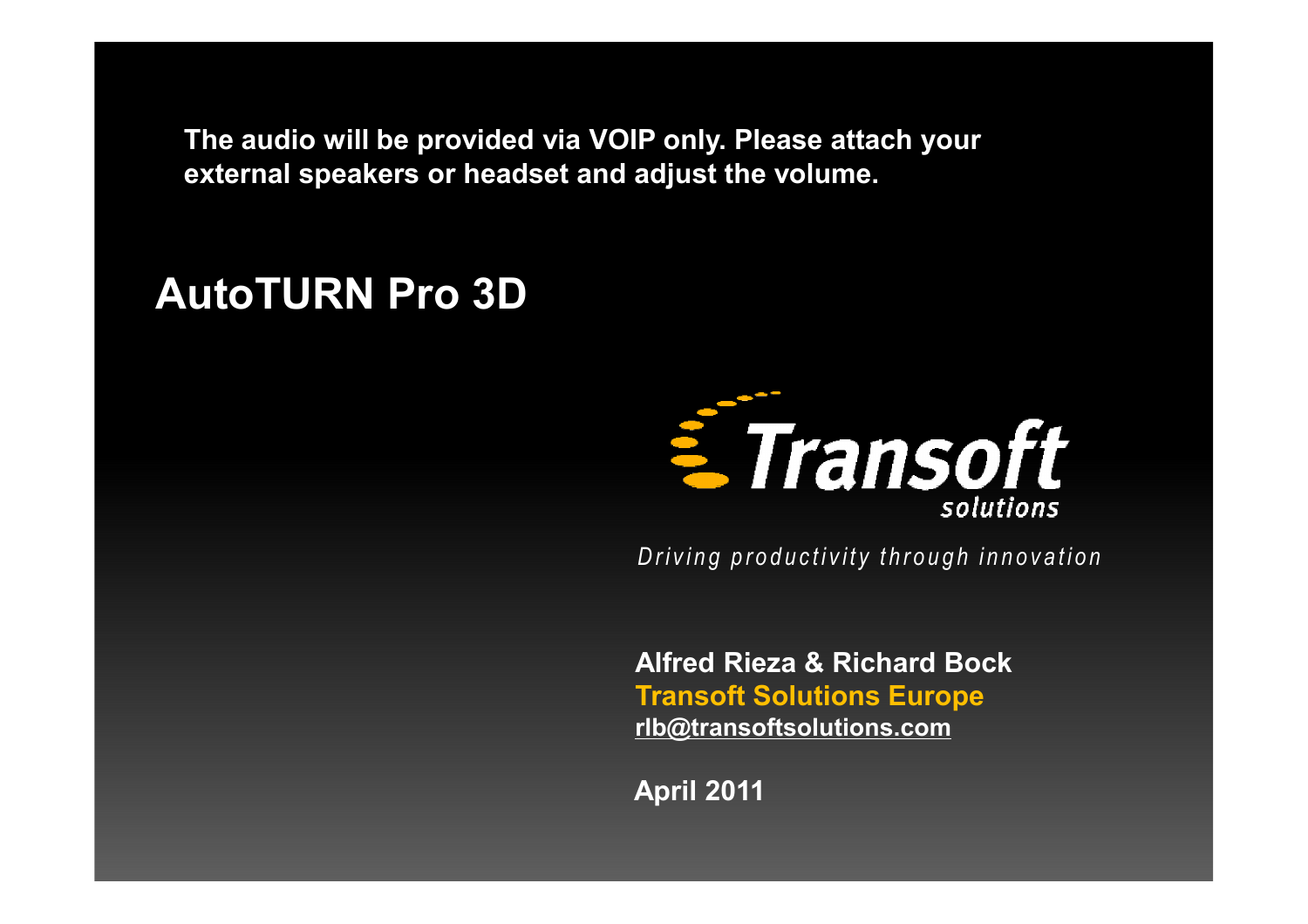









SIGMA







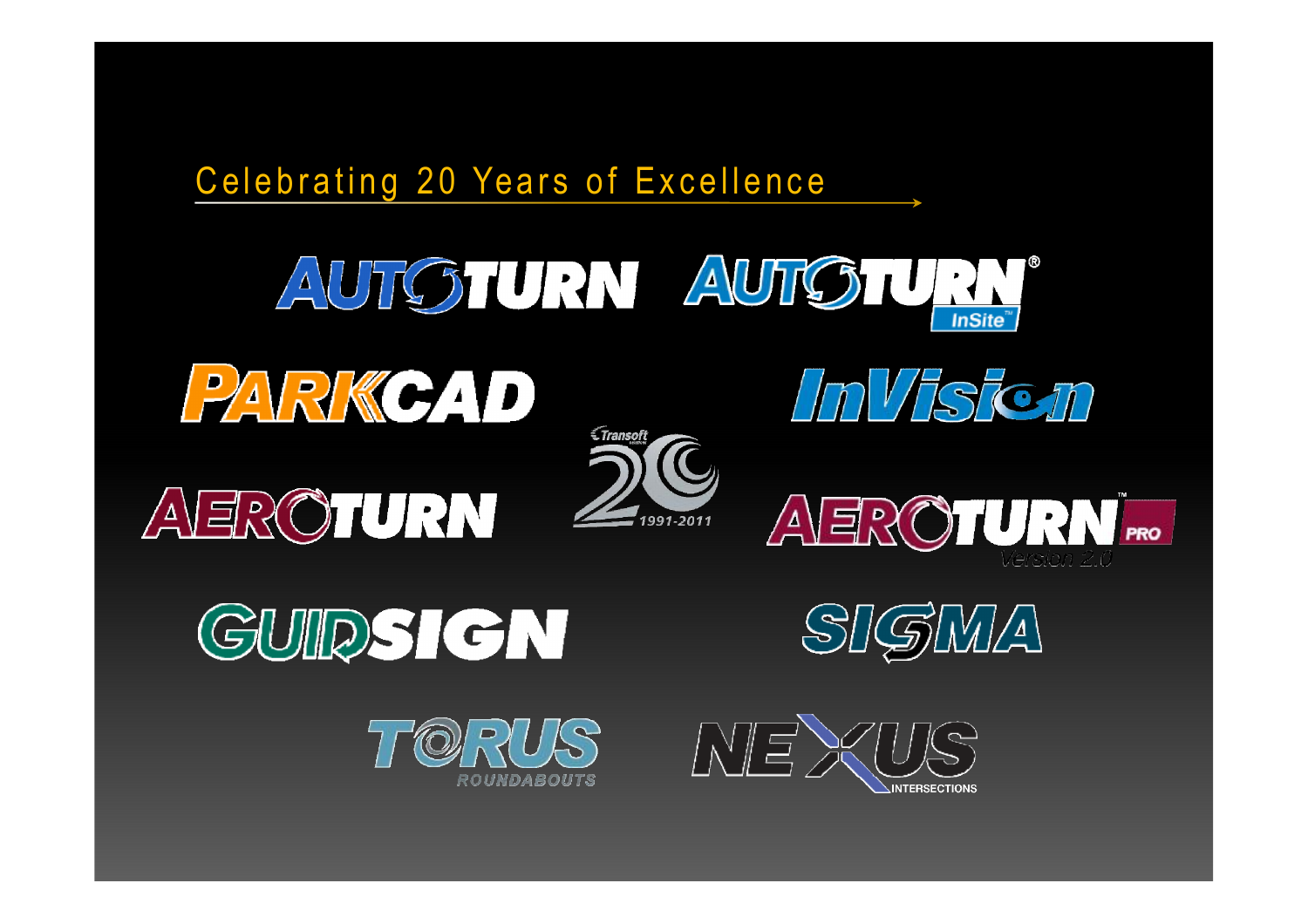# **For the last 20 years, we have advanced AUTGTURN:**



### **Through Research**





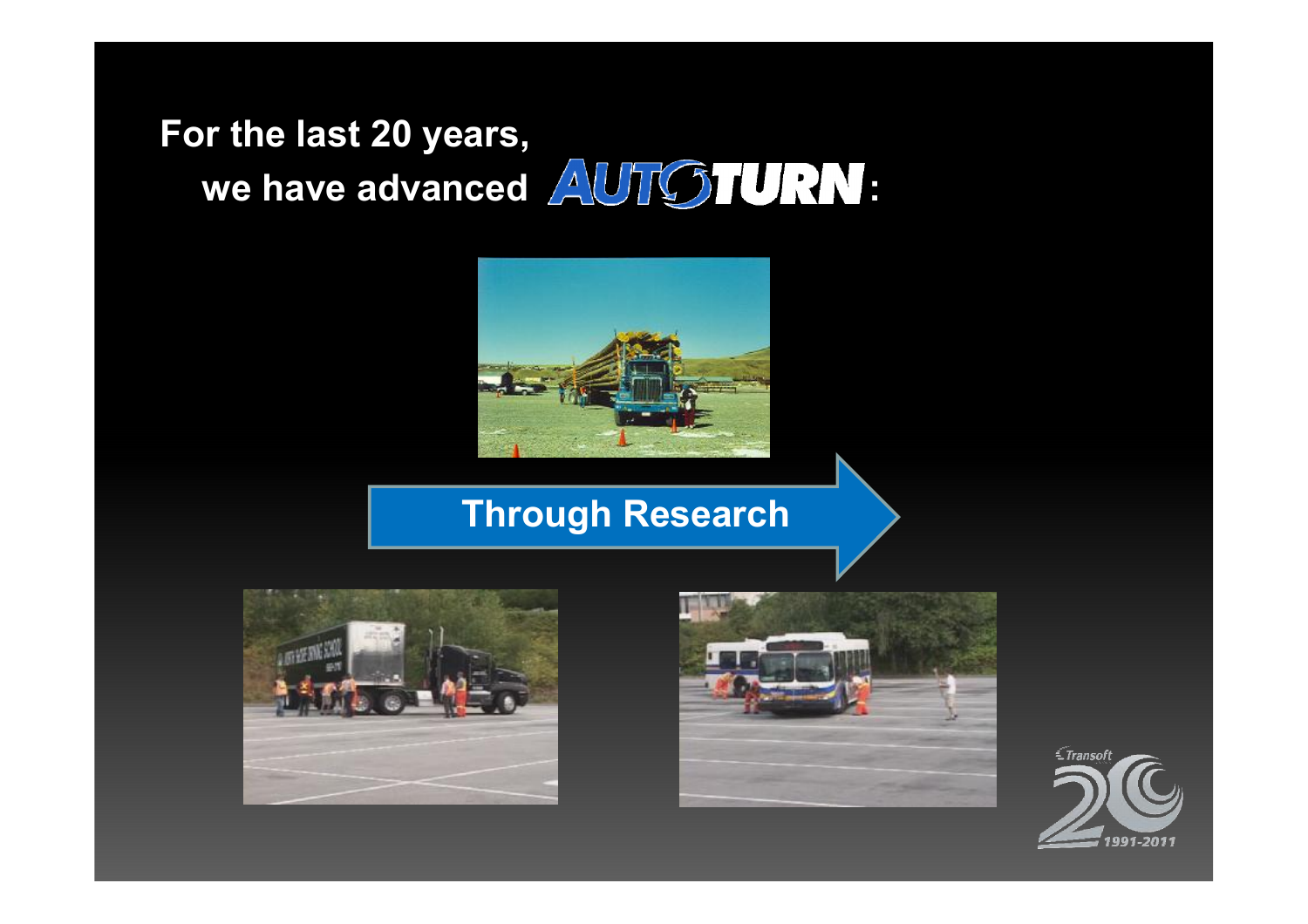# **For the last 20 years, we have advanced AUTOTURN:**



### **By Listening to our Users**



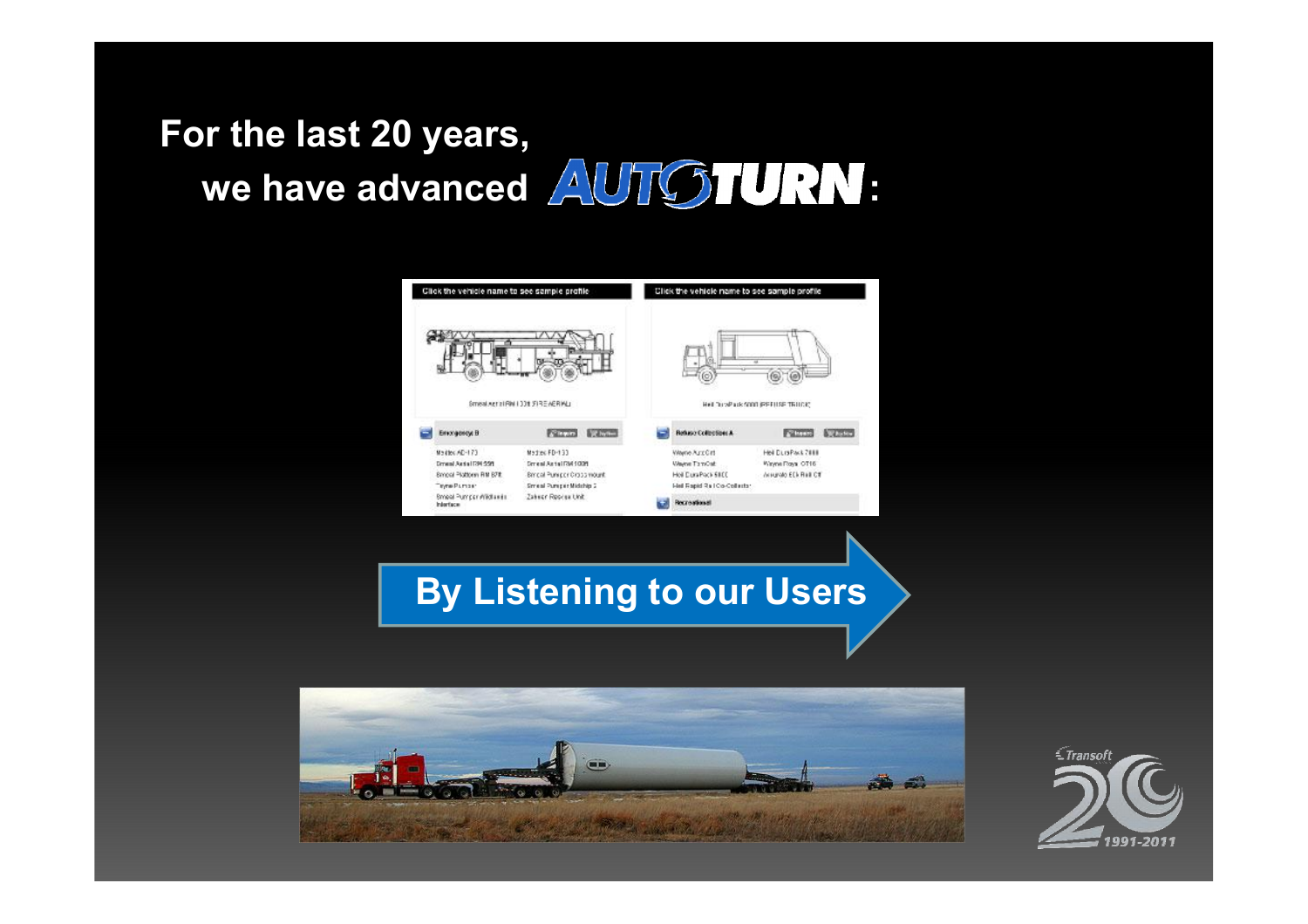## **Today, we are INTRODUCING:**



**"The world's most advanced 3D swept path solution for modeling, analyzing and visualizing vehicle movements!"**

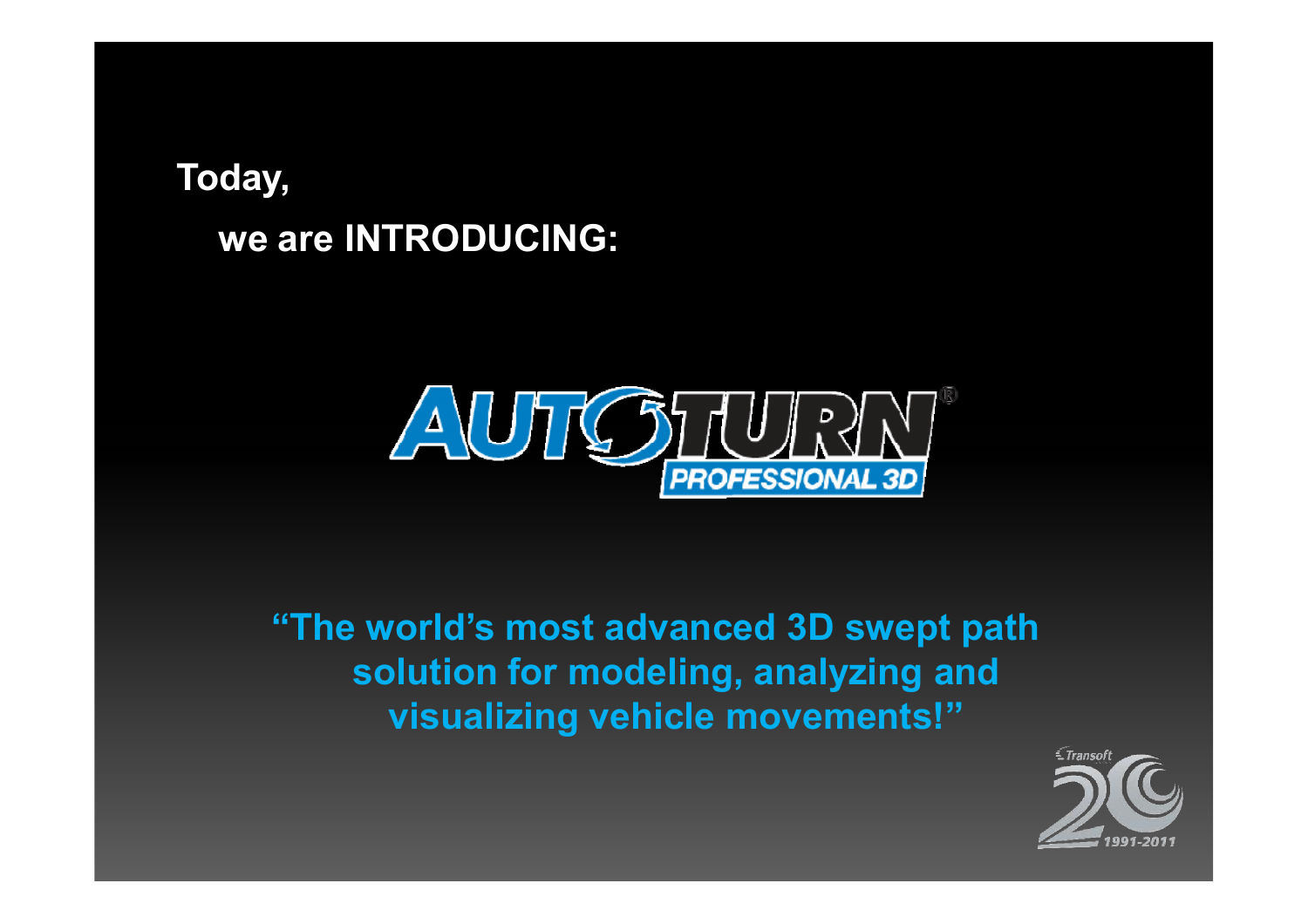#### **BENEFITS**

- **1. 3D Swept Path of Vehicle Body or Body Clearance.**
- **2. Dynamic 3D simulation.**
- **3. Cross-Section Display and Analysis of 3D Simulation.**
- **4. Analysis of Overhead & Ground Clearance.**
- **5. Dynamic Conflict Analysis of Obstacles.**
- **6. Realistic 3D Vehicles.**

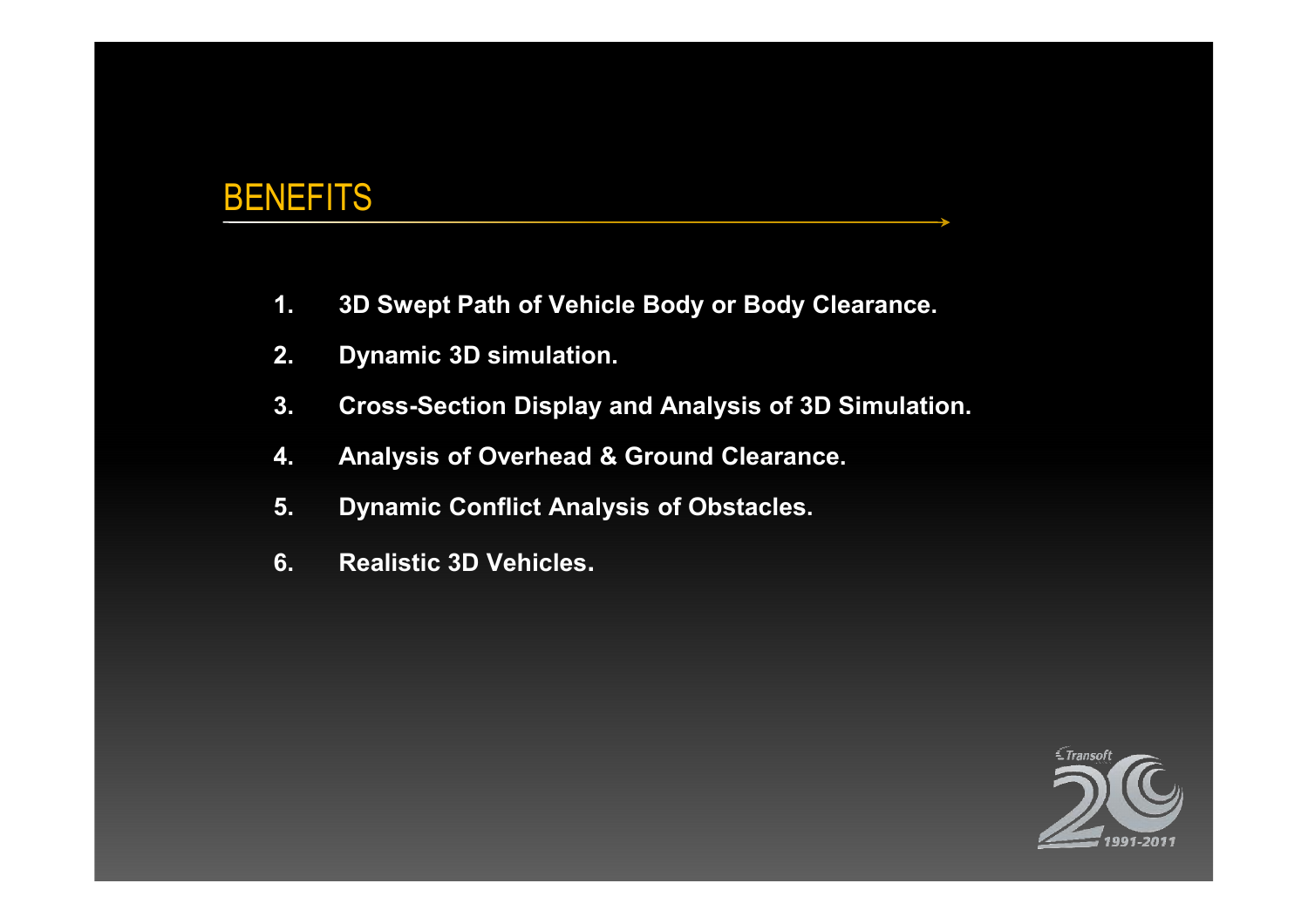# Differences between AutoTURN Basic (2D) and Auto TURN Pro 3D?

#### **AutoTURN Basic (2D)**

- **Design in plan view**
- **Display different 2D envelopes (body, tires etc.)**
- **Display articulating limits on one plane**

#### **AutoTURN Pro 3D**

- **Interaction with surface**
- **Create 3D Swept Path (3D envelope)**
- **Display articulating limits on all three planes** 
	- **Yaw, Pitch, and Roll**
- **Work with other 3D models (Structural, Civil etc.)**
- **Design and Analysis in 3D**
- **Visualization in 3D**

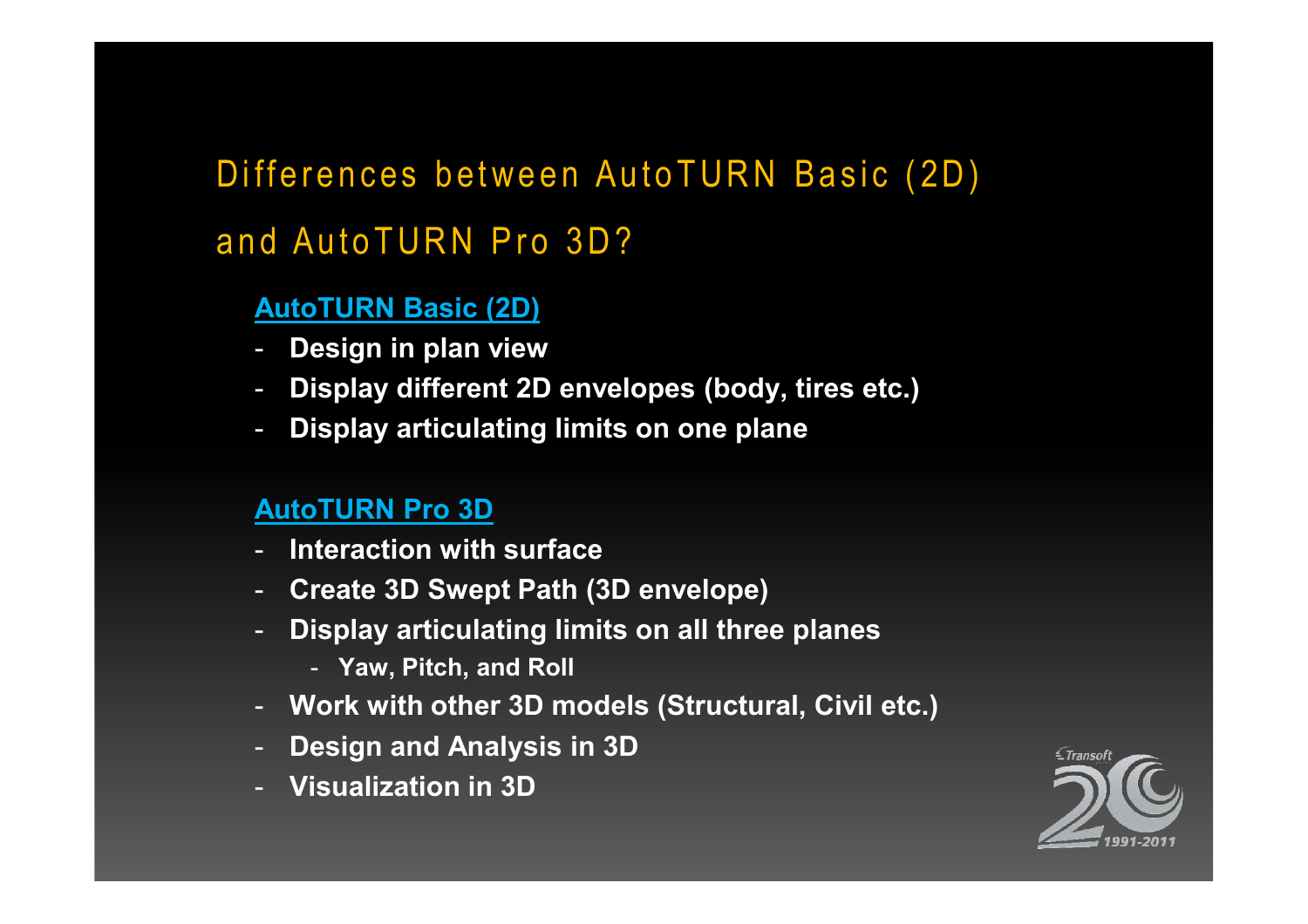

# **Technical Demonstration**

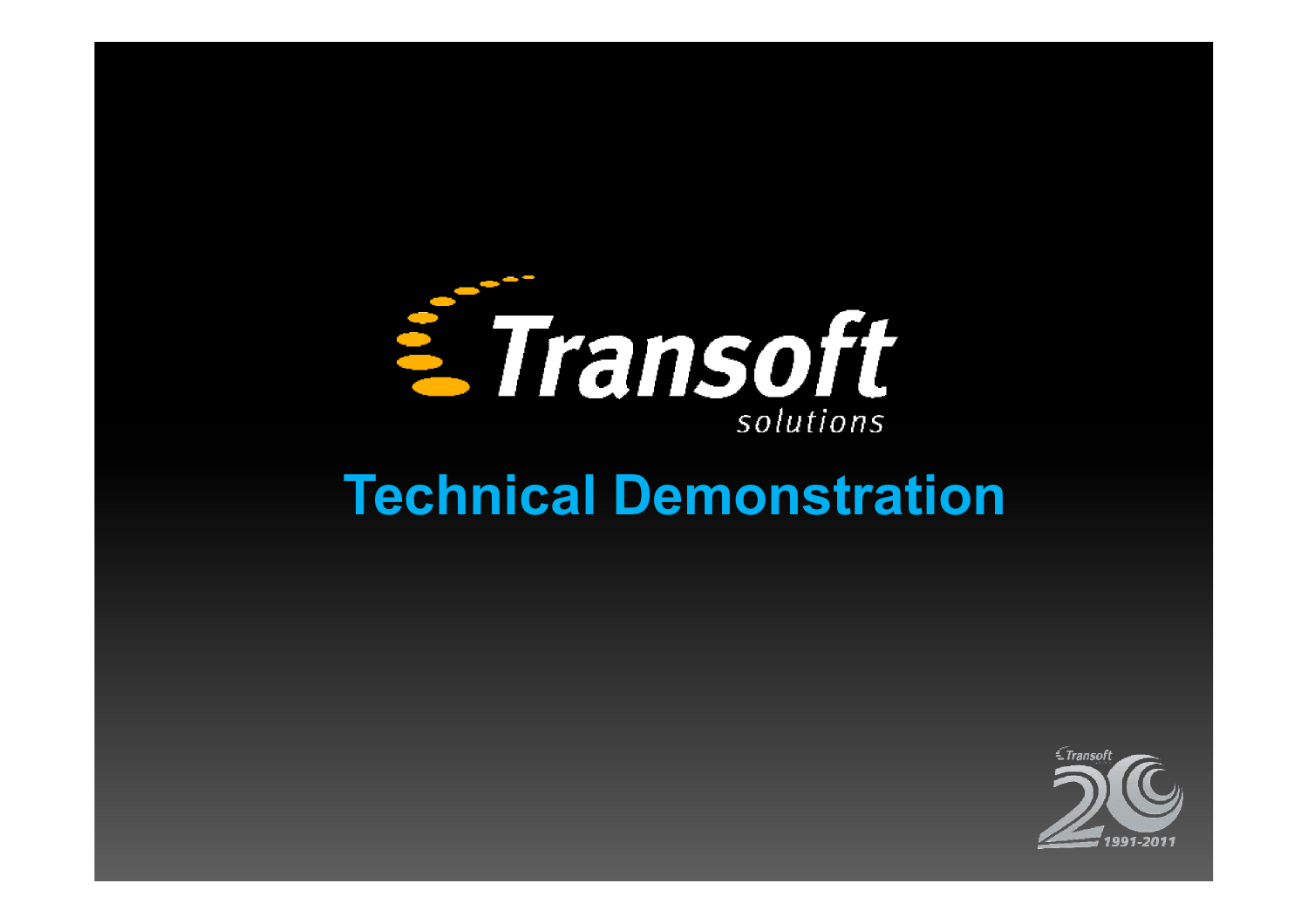### Review of Main Features

- **1. 3D Swept Path (3D Envelope)**
- **2. Generate 3D Arc Path**
- **3. Analyze Vertical Clearance**
- **4. Analyze Punch Through**
- **5. Dynamic Conflict Analysis**
- **6. Convert 2D to 3D**
- **7. Ground Clearance**
- **8. Realistic 3D Vehicles**

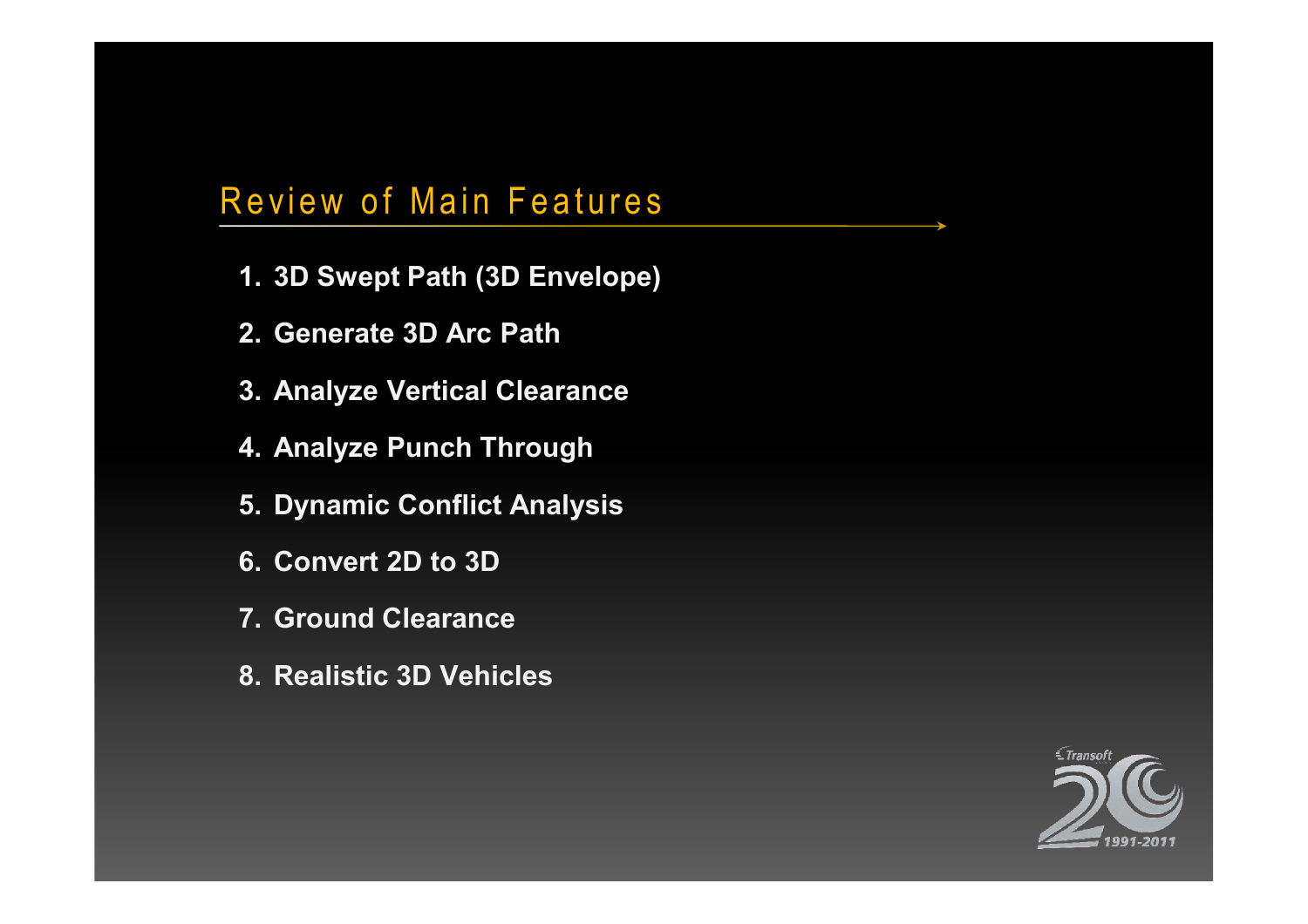## Compatibility and Supported Platform

- **AutoCAD 2007 to 2011**
- **Civil 3D 2010 and 2011 - Alignments and Surfaces**
- **MicroStation XM, V8i**
- **Base geometry from GeoPak and InRoads for XM and V8i**
- **Ability to use Grading Data as a terrain from:**
- **Nexus 1.0**
- **Torus 2.0**
- **Full support for 64-Bit operating systems**
- **Workstation: XP (XP (32-Bit or 64-Bit), Vista (32-Bit or 64- Bit), Windows 7 (32-Bit or 64-Bit)**
- **Server: Windows Server 2000, 2003, 2008**

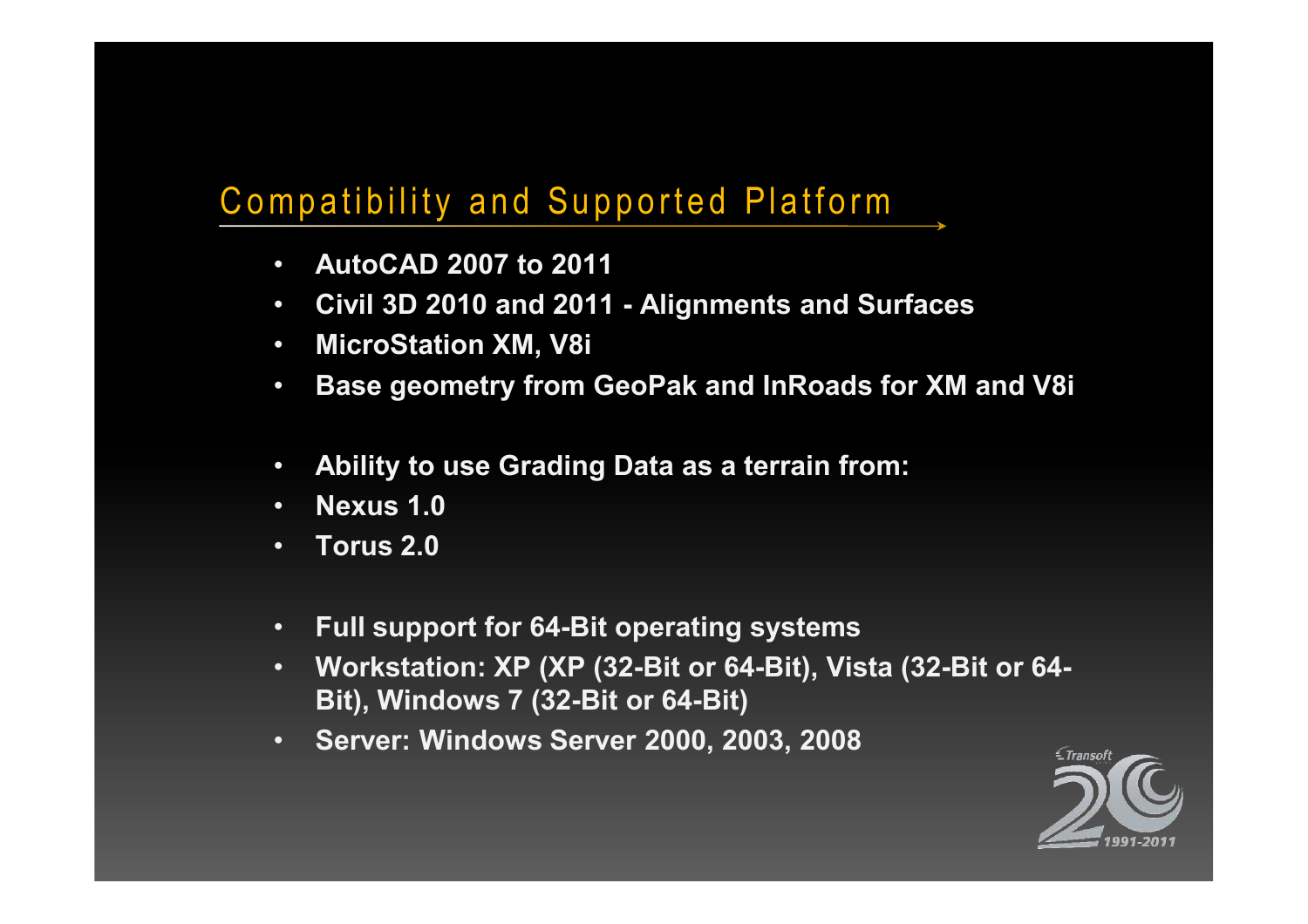# **We truly believe that this is the most advanced 3D Swept Path Analysis and Design software on the market.**